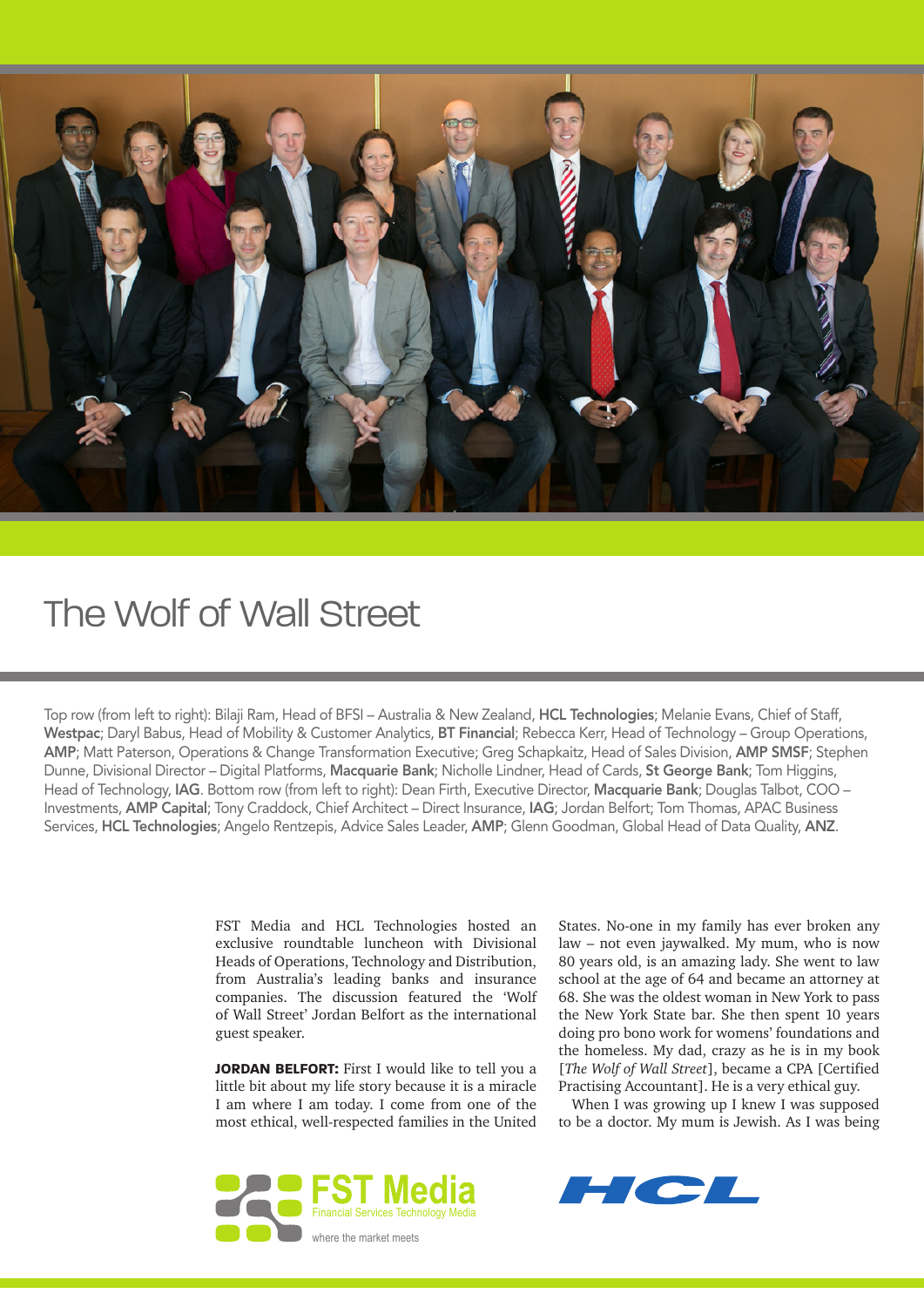

"I always had a hunger to get ahead." – Jordan Belfort



spoon fed apple sauce in the highchair, she would say to me, "The only noble way to be wealthy is to be a doctor. You have to be a doctor." It was like hypnosis as the apple sauce was going in.

My mum and dad were professionals, incredibly intelligent, hard working – and broke. They lacked two core things. Firstly, they were completely risk averse. They had the Depression-era mentality. They never bought a home and when 50 years later I was making \$50 million a year and offered to buy a house for them they asked what they could do with a house. They never would take a risk and it is very difficult to become successful in life playing defence. Sure, you need to play some defence in life and be careful, but without playing offence, it is hard to get ahead.

Secondly, they despised the whole concept of sales. That is pretty ironic because I came to be considered the top sales trainer around. But in my family, the word "salesman" was synonymous with the words "slime" and "bucket."

I think we tend to end up either modelling our parents or going the opposite way. I went the opposite way. I always had a hunger to get ahead. From the age of eight, I had paper rounds and I was knocking on doors trying to extend my paper route. At the age of 10, I was shovelling driveways after snowstorms to make money.

I was doing really well with shovelling driveways, but then it did not snow for a few years so I could not make any money. That is when I decided to become a magician. I went out and I bought a little book on magic and then put an ad in the local newspaper. Soon the phone started ringing off the hook for children's parties and I panicked. I ran to my dad and said, "Dad, I did not think anyone would call." He said, "All right, let's go."

He took me to the magic store. My parents always supported my ventures even though they were not like that. They were amazing. And so I became a magician, 'The Amazing Belfort', with the top hat, the whole thing.

I hit it big for the first time at the age of 16. I went out to the local beach, called Joans Beach, which is huge. On a sunny Saturday or Sunday afternoon you might find a million people swarming the beach, packed blanket-to-blanket. I was on the beach and I noticed they were all moaning because the kiosk was half a mile away. I said, "Hmm, maybe if I went out tomorrow morning and got some ice cream and chips and Milky Ways and Snickers, I could sell them blanket-to-blanket and make a ton of money. I will charge a buck a piece."

Next morning I woke up, found a little ice cream distributor, and bought all my stuff. The average cost was a dime [10 cents] an item and I sold it all within an hour at a dollar each. I made \$125 in an hour when I was 16. That was back in 1978 when the minimum wage was \$1.35 an hour. The next day, what did I do? I went back with four coolers instead and sold all of them and made \$500.

It became a defining characteristic of how I viewed myself. I knew I was going to have money, and I ended up taking that money and putting myself through college. I ended up taking one misstep on the road to entrepreneurial success, however, and that was spending one day in dental school, believe it or not. It all came back to the apple sauce hypnosis. When I was 21 years old and graduating from college, if you had asked me what I wanted to be in life I would have said rich. But I equated money and doing it the right way with being a doctor. I decided I did not want to be a doctor because it was another eight to nine years of university. Dentistry, however, was only four years. I would still be Dr Belfort, my mum would be happy, I would be rich, and everything would be perfect.

So I actually applied to dentistry and got in. But that is when things started to go awry. The first day of dental school, we had the dean walk in and say, "Welcome to the Baltimore College of Dental Surgery. You should be very proud to be here. You are going to be a pillar of the community." It looked pretty good so far. Then he added, "But let me say this: the golden age of dentistry is over because if you are here to make a lot of money you are probably in the wrong place." I got up and left and I never returned.

I could not bear to tell my mum for a few months so I hid in Maryland until my money ran out. Then I sat down with my parents and broke the news, "Mum, Dad, I am going to be a salesman." Then I told them it was worse than that: "I am going to be selling meat and fish." I answered an ad and was selling meat and seafood door-to-door and that was the first sales job I had.

I had a knack for selling. I broke the company record on the first day and the work started to flow. After a few weeks, I decided to open my own company. I soon found I had a knack for training salesman. Before I knew it, I had 26 trucks on the road and I was making a lot of money. But I was making all the mistakes a young entrepreneur makes. I was over-expanding and I was undercapitalised. To make a long story short: I went bankrupt. Soon I was heading to Wall Street to find myself a job.

It was not easy to get hired on Wall Street because it was the bull market of 1986. Plus my resume was not looking that good. I was a dental school drop-out who had just declared bankruptcy. So I went into L. F. Rothschild – back then a blue chip company – and said, " I will work harder than anybody. You do not understand what I am capable of. I can sell like no-one else, just give me a shot." The guy looked at me and said, "Either you are going to be the biggest broker in Wall Street history or you are going to end up in jail." The guy was a genius. He was right on both counts.

So he hired me and for six months I worked as a trainee, working hard for \$80 a week. It was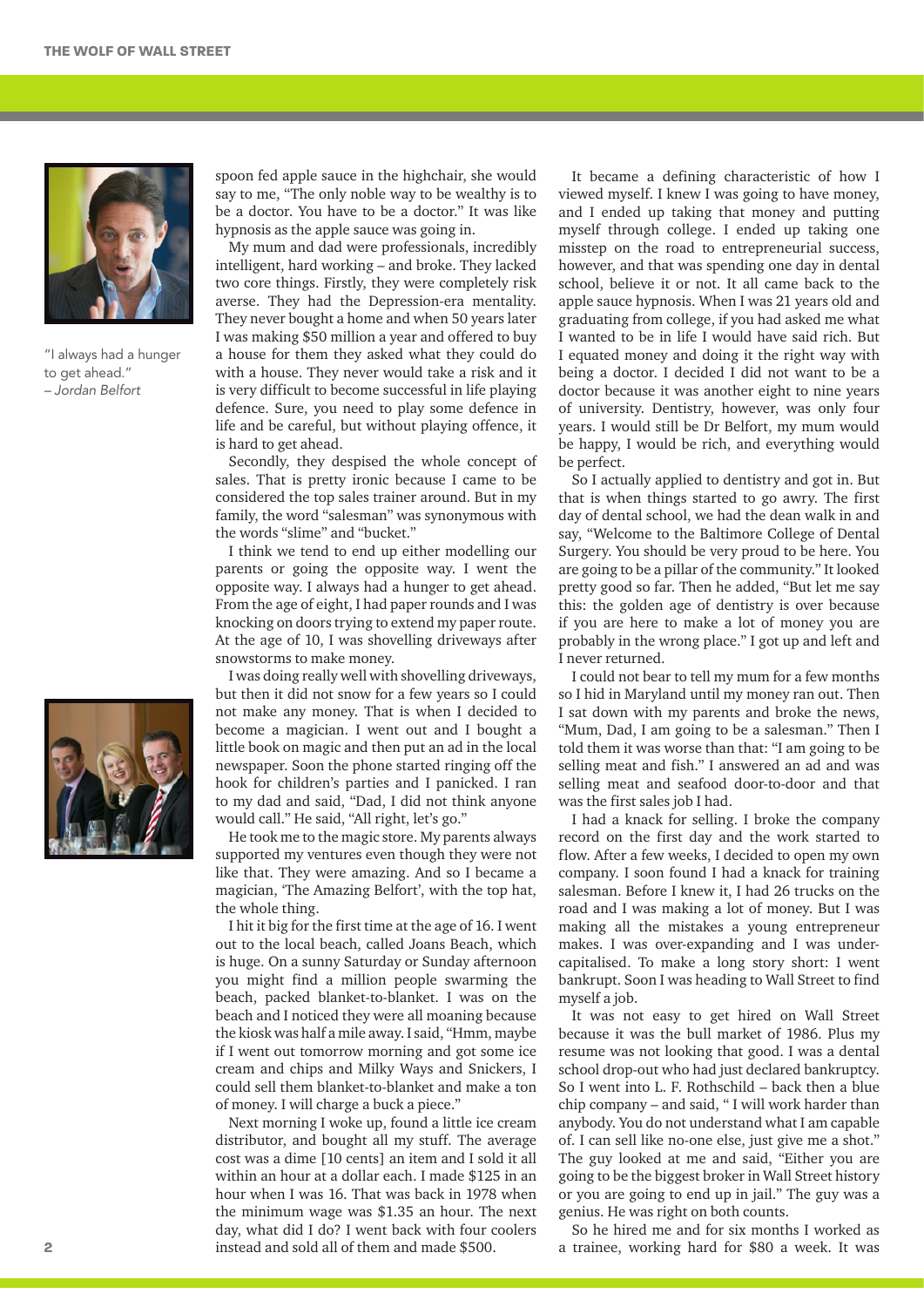costing me a \$100 to commute so I was going backwards. I was barely making ends meet. Finally, my first day as a broker came. It was 19 October, 1987 – Black Monday. On my first day I watched in shock and awe as the market went down 508 points, and the firm I was with, that had been in business for 112 years, shut its doors. My first day as a stockbroker! From there, everything shut down on Wall Street. They were talking about the next Great Depression.

I took a job in a very small, nondescript penny stock firm out in Long Island that was hiring anybody from Wall Street. It was there that everything happened. I discovered two niches in the market. The first niche was selling \$5 stocks to the wealthiest one per cent of Americans. No-one had done it before. People were selling all the big New York Stock Exchange stocks to the rich people.

All the \$5 stocks and below were being sold to average Mums and Pops with little or no net worth. For some reason no-one had thought about going to the rich people and selling them the more speculative stocks. So I tried that. In the beginning it did not work but I made a couple of shifts in the marketing and ended up cracking the code. The first time I cracked it, I sold a businessman \$120,000 worth of a \$6 stock. Before that, the firm's biggest trade was \$4,000. It was a monumental shift and I knew it.

I started my own firm. One day I looked into my boardroom and discovered a problem: I had 12 guys working for me and let us just say the average IQ was Forrest Gump on three hits of acid. This was not the deep end of the intellectual gene pool. They were average people, they were not smart, they were not closers. They were not trained in the ways of Wall Street. The received wisdom back then was that you could not train average people to sell to the most sophisticated investors in the world. But I believed I could train anybody, so I tried to train my 12 guys to sell to the richest Americans. It did not work.

Finally, after about a month of trying and failing, they asked me to give them one of my marathon training sessions. I agreed, saying I would do one three-hour training session, answering objections, all the stuff they had probably heard about selling. I asked them, "All right guys, what is so hard? What is making this so impossible?" They told me there were so many objections that they were hanging up. I asked them how many and they said there were thousands. So I said, "Thousands. Let's write all of them down."

At the end of the day there were 12 objections, not thousands. I had one guy, Danny, who was my junior partner from the book. Suddenly a thought occurred to me, and I looked at these guys and said, "Don't you get it? Every sale is the same." I drew a straight line on the board to show that every sale is closed before it is ever opened. You have probably read the book, *The Art of War* by Sun-Tzu. There is

a famous quote by Sun-Tzu that is in the movie *Wall Street*. It says, "Every battle is won before it is ever fought." It is about strategic preparation, knowing every possible eventuality before you engage in a battle in military terms and working out how to counter each eventuality and how to achieve victory. This was the philosophy I had. It did not matter what the product was, even if it was an idea, a concept, a vision for the future; the idea was that there is only a certain number of things that have to line up in every sale.

At the highest level, sales is about creating certainty in another human being, both logical certainty and emotional certainty. My guys were young and they were not smart. They did not have any belief that they could be successful. They were getting battered around by rich people. So I taught them about controlling the conversation in the first few seconds – the idea that you only have three or four seconds until someone judges you and spits you out.

You have three or four seconds for the person to think when they either see you in person or they hear you on the phone that you are number one, sharp as a tack. That you are enthusiastic as hell, that you are an expert in your field. If you cannot get that across to people very quickly, they tune out. So it was about showing them how to use their tonality, their body language.

A system unfolded called 'the straight line' and each one of my Forrest Gump guys became multimillionaires. Soon people started lining up for jobs and before I knew it I had 1,000 people in my office, all under the age of 22, all of them with IQs just hovering above 90 on a good day, and they were all making millions.

I was 25 years old at the time. I was making \$50 million a year and I went wild. My first big hit was \$650,000 – I went out and bought a white Ferrari Testarossa. Why? Because I saw Don Johnson drive it on Miami Vice. Next I took a private jet and went to the West Coast. I checked into the Regent Beverly Wilshire Presidential Suite of all places. Why? Because Richard Gere had done so in *Pretty Woman*. This was my mentality. I saw movies and thought that was the way rich people lived and how they acted and what their values were. But there was one person that really influenced me more than anybody else and that was *Wall Street*'s Gordon Gecko.

He said those magic words that ended up destroying me. They were, "Greed is good." Greed cuts through, greed clarifies. I am sure you already know this, but greed is not good. Greed is destructive. It does not cut through anything, it does not clarify anything; it destroys everything in its path. Ambition is good. It is ambition that cuts through, ambition that clarifies. But I, and a lot of Wall Street, got this wrong. My value system was really, really flawed, and that was the essence of my downfall.



"At the highest level, sales is about creating certainty in another human being…" – Jordan Belfort

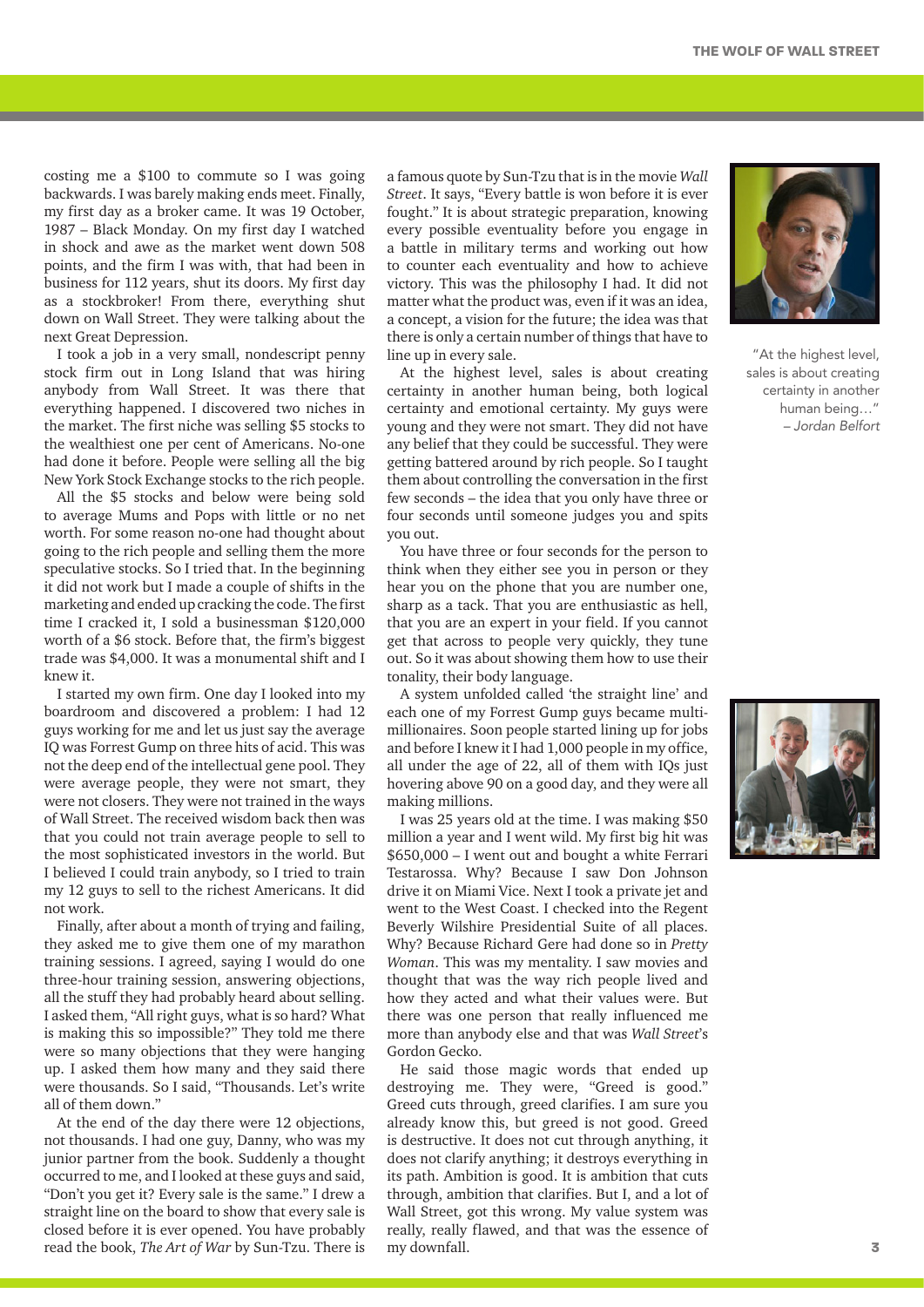

"98 per cent of my business was legit, but I had this 2 per cent that destroyed everything." – Jordan Belfort



The reason why HCL Technologies is so successful and has a high retention rate with the blue chip customers is because of its 'Employee First' philosophy. It is about giving value first, and knowing that everything else will be taken care of afterwards.

Now when I go around the world I want to give as much value as I can. I do not focus on how much money I make, because it is easy to monetise value. When you have something that is amazing, it is easy to make money with it.

Back in the day, when it was about greed and making as much as you could as fast as you could, I paid the price. Ninety-eight per cent of my business was legitimate but two per cent destroyed everything. I was trading maliciously and doing a little bit of manipulation and lost it all. I went to jail. Who was my bunk mate? Tommy Chong from the comedy duo Cheech and Chong. When we were swapping stories he said, "Jordan, you have got to write a book. I thought you were making this stuff up but my wife Googled you and it is all there. You are in *TIME Magazine*."

So I wrote a book when I got out of jail and sure enough there was a bidding war between actors Leonardo DiCaprio and Brad Pitt. I chose Leo and director Martin Scorsese and the rest is history. What is interesting is that when people started reading the story the straight line system was being used by a lot of companies in Wall Street.

Then I started receiving offers to speak, and it was amazing. We have built a business around training companies on customer service, influence, negotiation, persuasion, ethics and integrity. Success without ethics and integrity is not success at all. That was the mistake I made. Particularly in a situation of influence, you need to always make sure it is rounded with integrity – influencing people to do things they should be doing, not just to make yourself a dollar.

**Tom Thomas, HCL Technologies:** Jordan, if it were possible, to what point in your life would you rewind – stop, delete and restart?

**JORDAN BELFORT:** There are things I would certainly change. I am a believer that you cannot be ethical 95 per cent of the time and then let it slide five per cent of the time. When I first discovered the system, it was beautiful, it was amazing. Everyone was making tons of money and the firm was a 100 per cent legitimate. But I decided to engage in a transaction that allowed me to make \$500,000 in cash. I knew it was wrong but the other guy said, "Everyone is doing it." I rationalised it and said, "No-one will know, I will take the money, and then I will just do things as usual." But once you take the first step over the ethical line, your line of morality moves a little bit, so the next time you cross over, you cross over a little bit further, and the next time further still. Before you know it, through these

tiny, almost imperceptible steps, you end up doing things you thought you would never do, associating with people you never thought you would associate with, and it all seems okay.

So I would have never taken that first step. I would have made a bit less money but I still would have made \$30 million a year and not broken any laws. I would certainly have never taken that first step over the line.

I also would have completely eliminated the drug aspect. The drugs destroyed me. They cost me a couple of marriages. I should look like Keith Richards from the Rolling Stones! The human liver is an amazing thing.

Looking at things globally, I would have had a very different value system if I went back in time. I would have placed 'giving value' first versus 'trying to make money' first. My number one value was making money and when that is your number one value, you end up doing a lot of things that are questionable because it is all about the dollar.

I do not try to hide my past. I believe we are not the mistakes of our past, we are the resources and capabilities we glean from our past. In other words, you could make 50 mistakes or one hundred mistakes – each one makes you wiser. As long as you take the lessons from your mistakes and do not live in your mistakes, you become stronger.

You become more resilient and you learn from them so I believe that we are not our mistakes, we are the resources that we get from our mistakes. We create experiences for ourselves based on our language. So I could say, "I have been to jail, no one will ever speak to me, I am a terrible person," and that would be a very disempowering way for me to go through life. Whereas I am saying, "I have been to jail, I have made mistakes, but I will use this as a positive to go out and spread a message to make sure that I focus on ethics."

**Melanie Evans, Westpac:** I am really interested in your views on what the financial system, particularly bankers and investment specialists, have learned from the global financial crisis (GFC) and if you have any views on the role greed played in that. Did we have our value set wrong?

**JORDAN BELFORT:** I think brokers should be compensated only on profits. The system of commissions on the buy and the sell is dangerous. If the person has the highest ethics they will resist temptation but sometimes that gets out of control.

From a cultural perspective, I think that there was this post-Gordon Gecko mentality that greed was good. It was not as if everybody on Wall Street was like that. The problem with Wall Street was that only five per cent were like that but that percentage could destroy everything. A perfect example is the insurance company, AIG. When AIG had to be bailed out by the US government, it was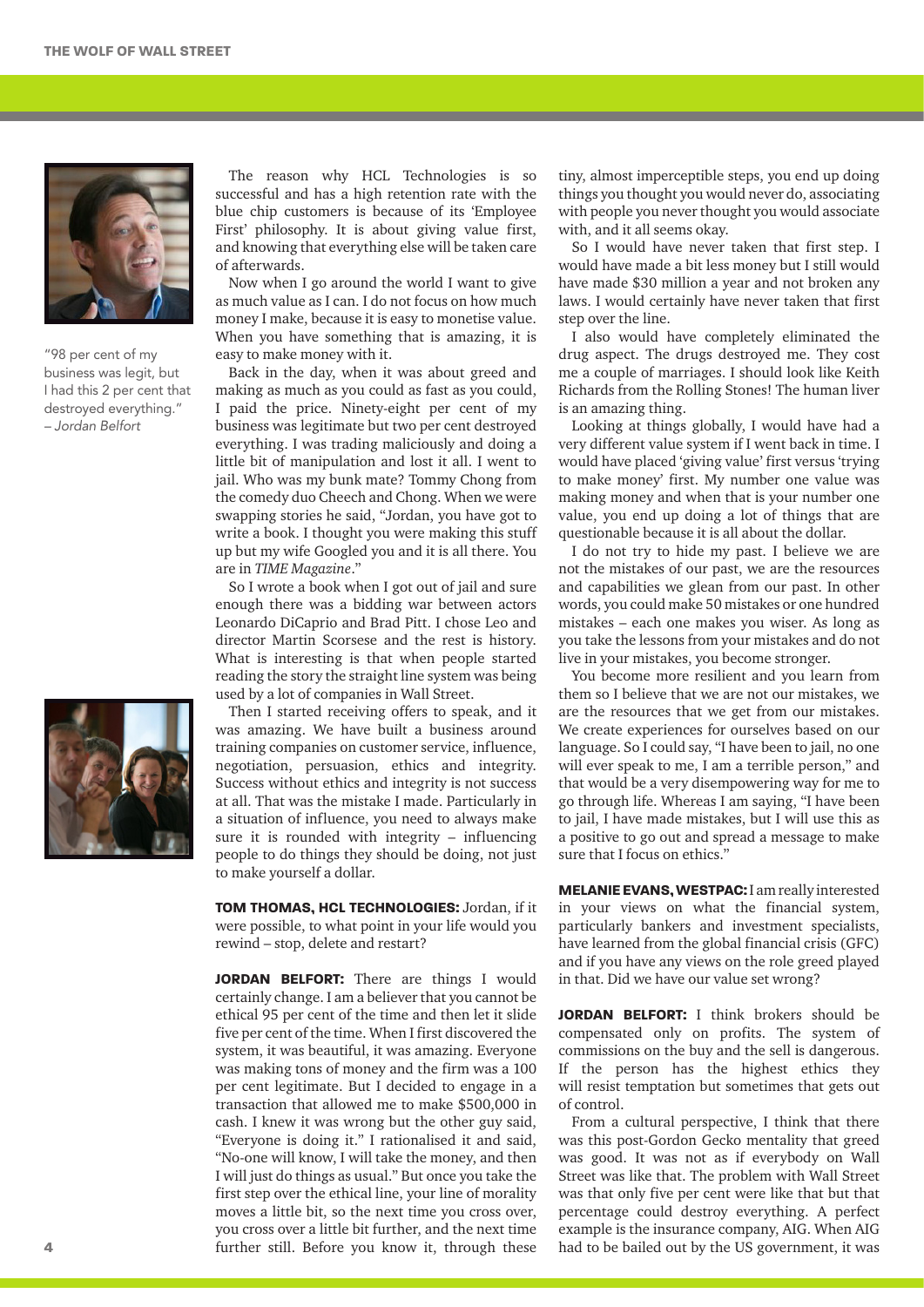not because all of AIG was bad. It was one division in upstate New York that created those credit default swaps and managed to destroy everything. So you do not want to paint all bankers, or all of Wall Street, with a negative brush. I think it was a very small group who were really greedy. That is enough to poison the system though because of leverage – it means everything gets magnified. That is another aspect.

In terms of the role the regulators played, I think there is a problem in the United States in particular. There is a revolving door between Wall Street and the regulators. A classic example is Robert Rubin. He was a Treasury Secretary in the 1990s. He was the guy specifically responsible for relaxing the rules on how much leverage banks could take on. Then worked at Citi Corp, becoming the head of the company, and promotes investments that make use of that loophole. Rubin makes himself \$500 million and blows up Citi Corp to the point where they are almost bankrupt and walks away with the money. Do I think he is an evil guy? No. But the point is that this incestuous Wall Street-Washington relationship is problematic.

**Tom Higgins IAG:** Given you live in the United States, I am interested in your views on the quantitative easing. What do you see that doing to the country?

**JORDAN BELFORT:** The feeling among the population is that the bankers stole money and the bankers are now getting rich again. It was a Wall Street bailout not a Main Street bailout. I think there is some truth and some fallacy in that. In the United States, we face problems that you do not really face here in Australia in terms of our fiscal deficit. It is huge.

Meanwhile, all the Republicans and Democrats do is fight and try to roadblock each other. At the moment we have a little scandal with the IRS [Internal Revenue Service], which means the Republicans are trying to discredit President Barack Obama to freeze any progress that is been made. So it is not that people are just saying all bankers are corrupt.

People are saying that Washington is full of idiots. It is a broad-based anger that you might see among the population of a declining power. The US has had its best years and now everyone is looking at China and trying to stem the tide. And then there are these ridiculous wars.

**Nicholle Lindner, St George:** Do you think America is basically a capitalist system, not a country anymore? Do you believe that America is beyond redemption?

**JORDAN BELFORT:** We are resilient. I think the biggest problem in America is the younger generation's sense of entitlement. My parents

had their post-Depression mentality. It was all about making the world better for our children. Somehow my generation lost that. It was all about consumption and feeling great today. It was not about passing on a legacy but more about enjoying your own life. And now there is the computer age. All of a sudden information is available to everybody and what today's generation can access online is a different world from when I grew up.

But there is a rubber band effect. Things go one way and then there is some bounce back. I think the GFC was a real wake up call for the current generation in the United States, resulting in less sense of entitlement. There is a bit of panic going on and a sense that they have to make things right. At the same time, you have this other philosophy which is, "Let's kick the can down the road, let's keep printing money and we will keep extending the deficit and let the next generation worry about it."

If even one tenth of that is true it is really scary. But I think the population of the US are good. They are working hard; they want their family to be okay. I think [former president] George Bush was a disaster for the country. Some of the wars we had were terrible. I am a Republican; I believe that taxes should be lower and I do not believe in a lot of spending. Yet socially I am Democratic; I am liberal, I believe that women should have the right to do whatever they want to do, I believe in racial equality. A lot of people want to vote Republican but they cannot because of the party's antiquated thinking.

It is scary but I do not think it is beyond redemption. Hopefully the next generation, who has grown up in the wake of the GFC, will not have that sense of entitlement that my generation had. We all thought that we should have a big house with two BMWs in the drive.

**Matt Paterson:** Your first book is entitled *The Wolf of Wall Street*, your second is called *Catching the Wolf of Wall Street*. What will the title of your book be when you have lived a full life?

**JORDAN BELFORT:** Good question. I feel like I have lived like seven lives already! I guess it would be *The Redemption of The Wolf* or *The Wolf of Wall Street Redeemed*. By the way, if there is anything I want to be remembered for in my life, it would be what happened after I went to jail. It is not that I want to bury the past, not at all. It is part of my story. The movie was delayed for five years, and I was upset.

I thought that I needed this movie, that so much business would come from it. It turned out to be the best thing that ever could possibly happen. It changed the ending of the movie. Originally, the movie ended in jail. Now it ends with me in my new life. It ends with me on stage giving a seminar teaching sales and doing charity work.



"There is a revolving door between Wall Street and the regulators." – Jordan Belfort

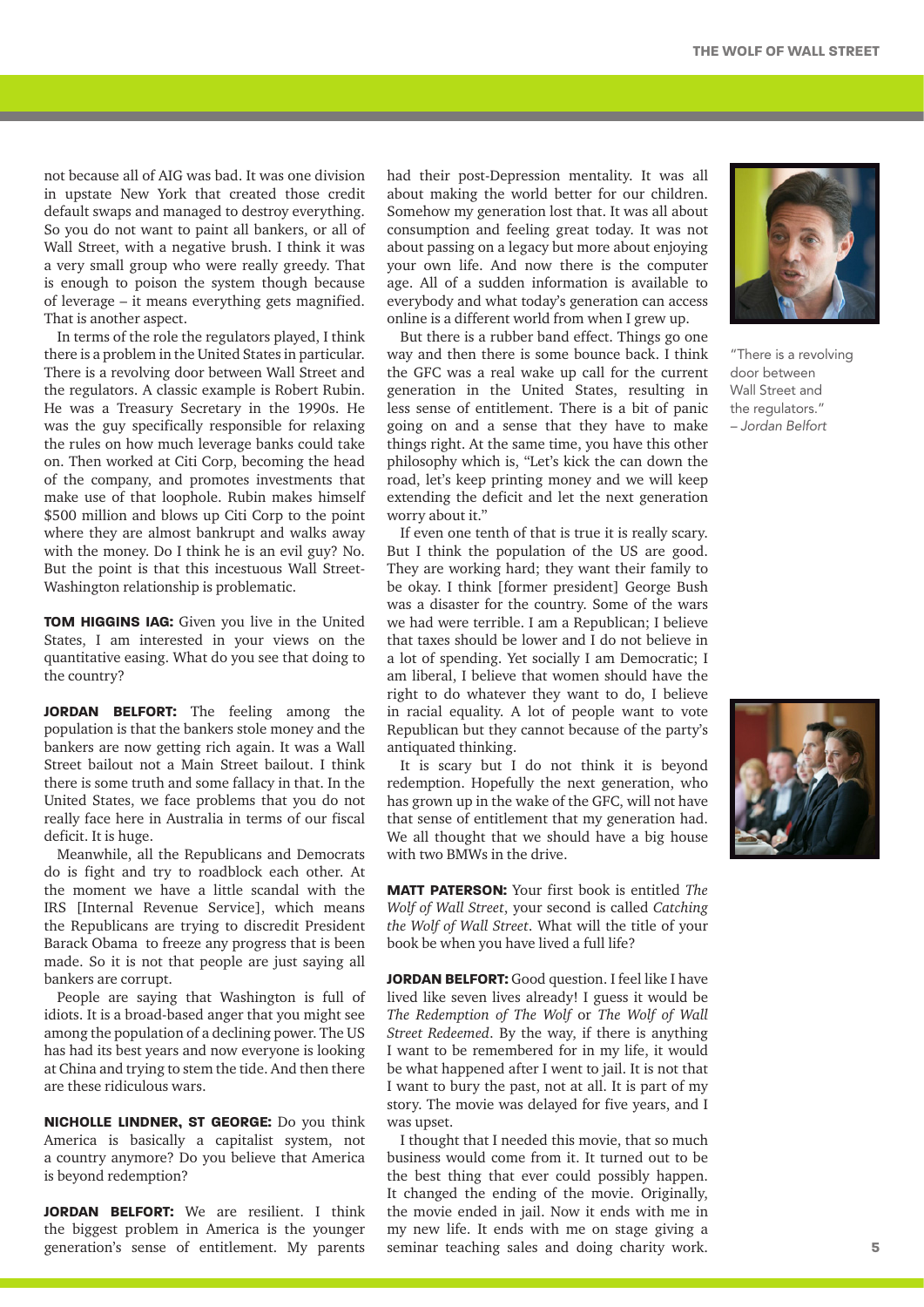

"You are either selling in life or you are failing." – Jordan Belfort



The delay meant I created a new chapter of my own story based on five years of working really, really hard and keeping my eye on the ball in terms of where I wanted to go. It is this second act. I know there are second acts in America and in the world, for anybody.

I respect my partner who got in trouble with me. He has a very successful company in the medical field. But he was so embarrassed about his past he tried to hide it and I do not think that is right. I think that people will forgive you as long as you come clean. I think what people hate more than anything is if you try to minimise what you did wrong. I did not make money from any of this. I gave up all of the profits from the books and the movie to make sure the investors got the money back that was lost. The book is in 75 countries, so together with the movie I think the investors will probably end up getting extra. I did not have to do that because my probation has ended. The most the government could have withheld was 10 per cent of the book profits from the movie.

There is one last thing I want to note. Look what happens in Brazil after a soccer match when the wrong team loses and a couple of drops of alcohol are involved. One guy says something and a million people end up rioting. That is the mob mentality. It does not make sense. What happened at my company was the mob mentality. We had 1,500 people under the age of 23, under the influence of narcotics, making millions of dollars a year. That was a mob situation. It is not like individuals ever act that way.

**Angelo Rentzepis, AMP:** In this changing world of legislation, we all use terminology such as productivity, increased revenues. But at the end of the day, it all comes back to sales. How do we make that term sexy again?

**JORDAN BELFORT:** I think that is a very profound observation. My parents had this unbelievably negative view of selling and they never had any money. Everybody is selling. I always say either you are selling in life or you are failing. As a parent, you are selling to your kids – to make their beds, to do their homework.

You sell to them the value of education. We are always trying to influence them. Selling is not just about a product, it is about an idea. It is about a vision for the future. I think there is this clichéd idea of what a salesperson is. There is an image of the hard charging, fast talking person who is going to sell you whatever they want to sell you whether you need it or not. They will try to overcharge you. The problem is you always will have people like that – rogue owners of businesses that are just looking to make a dollar.

I think the internet has changed things for the better. I think it is made people smarter. As an ethical persuader, I believe that an educated customer is your best customer. The more your customer knows about your product and the competition, the better it is. You have to be prepared to explain all the reasons why your product makes the most sense. I think that the internet will end, or has already ended, the days of people going into a stereo shop and being sold something at three times its value. People know value when they see it. I think it comes back to the idea that at the heart of any company must be the concept of giving value.

I have never gone into a sales force where I could not dramatically improve its closing rate. That is easy for me to do because most salespeople are not trained. They do not know what they are doing, they are just flying blind. People say scripts are evil. I do not think people really understand what scripts are. When you are a salesperson you are not reading from a script.

It is an idea in your head, knowing what to say, having certain language patterns. People say you are going to sound wooden if you have a script. I disagree. Every movie you have seen, every TV show that you ever enjoyed that moved you emotionally, that brought you to tears, every book you have ever read that made you feel a certain way, was painstakingly scripted out.

We respond because what a script represents is the best effort to evoke a certain feeling in a person. I give the example of the movie, *Braveheart*. Remember the scene where Mel Gibson gets on the horse, all painted up, and gives the great rousing speech to all those people? Just imagine if the [director] had said to him, "Mel, here is what we are going to do. We have 1,000 people there who are going to be all jacked up and wild. We want you to ride in on the horse, all painted up, and say some really good stuff to them." And Mel said, "Cool."

You think he winged it? No. Every word was carefully scripted so Mel said the perfect thing to move you emotionally and to make sense logically. He was selling the people on going into battle and losing their lives. It was a sell job.

Much of the poor reputation salespeople have is because they do not know what to say so they say stupid things. They lie, they exaggerate, because they are trying to close a sale. But the reason they cannot close is because they have not moved the person enough, logically or emotionally.

I think that by training salespeople you make them far more elegant, you take away the high pressure, and you really allow them to empower the customer to make a good decision. There are always going to the bad ones in the bunch, but I think the internet means people are getting smarter and therefore it is going to be a little bit less prevalent.

**Stephen Dunne, Macquarie Bank:** Being in California you are in the heartland of entrepreneurs, venture capitalists (VCs) and start-ups. On the east coast, in banking and financial services, we have